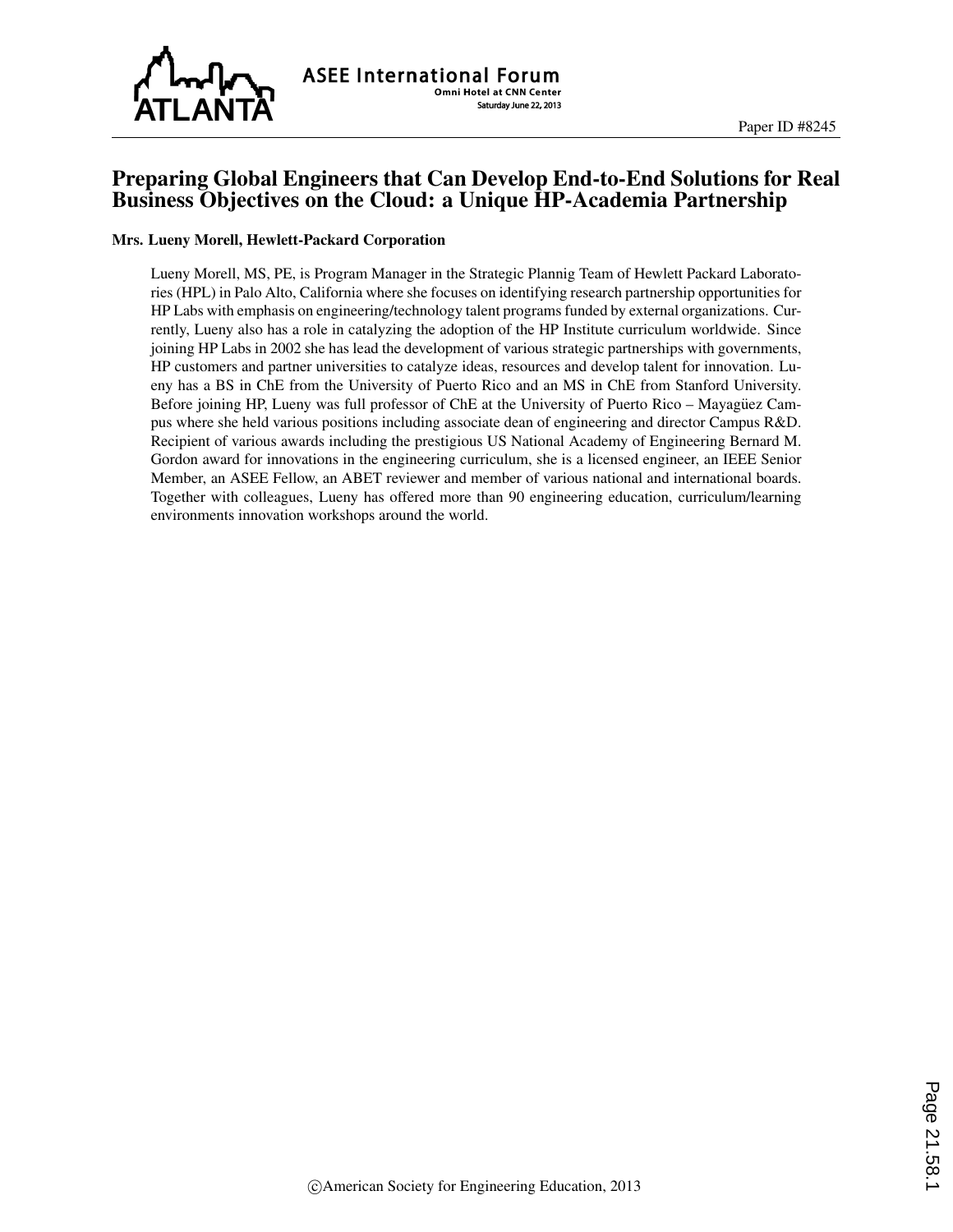# **Preparing Global Engineers that Can Develop End-to-End Solutions for Real Business Objectives on the Cloud: a Unique Global HP-Academia Partnership**

#### **Abstract**

This paper describes the HP Institute, a recently launched global program for universities worldwide to enhance engineering and IT undergraduate curricula. Based on the results of a 2011 market research study on current gaps in IT skills, the program aims to develop partnerships to jointly address the needs identified by executives. The HP Institute provides a complete learning system for students and professionals in the workforce — including courseware, hands-on real life experiences and labs, practice tests, and certification exams that students can goes well beyond simple concepts and product knowledge and ends in the industry's first architect-level certification designed for academia, validating real-world skills and prepares students for employment in small and medium business environments. Since its launch in mid-2012, the program has been adopted by dozens of universities worldwide and continues to expand. Students, industry and university leadership experiences in adopting this program in their undergraduate curricula as well as through their continuous education functions will be shared. Finally, the authors describe and share outcomes of other HP programs for universities that can help universities to develop the global engineer.

#### **Introduction**

Universities and industry have different missions and goals in society. Both build their success on developing people and generating new ideas that have a positive impact on societies and economies. Both universities and industry generate and transfer knowledge, continuously educate and develop their people, but they often do so in silos, isolated from each other. Building and sustaining university-industry partnerships entail lots of challenges and opportunities for success for all those involved.

On the other hand, industry and other employers of engineers as/IT professionals are requiring universities to enhance the learning experience so that students develop competencies that go beyond just technical knowledge [by the way, may accreditation criteria nowadays respond to this claim<sup>1</sup>]. Industry and employers want recent graduates to possess the knowledge and skills that allow them to solve real life problems and design solutions with business constraints. Employers need engineers with the IT expertise that translate business objectives into technology strategies and end-to-end solutions.

As the largest IT company in the world, HP has a long history of supporting engineering education. Support and collaboration takes place in many dimensions, from research and development; to recruiting talent, providing students and faculty with opportunities for internships and experiences in the company; to philanthropic grants to assist education in incorporating novel use of technology to enhance learning, influencing science, math and engineering innovation policy for win-win outcomes as well as education sales opportunities for products and services.<sup>2</sup>,  $\frac{3}{4}$ ,  $\frac{4}{5}$ . HP is member and serves in several national and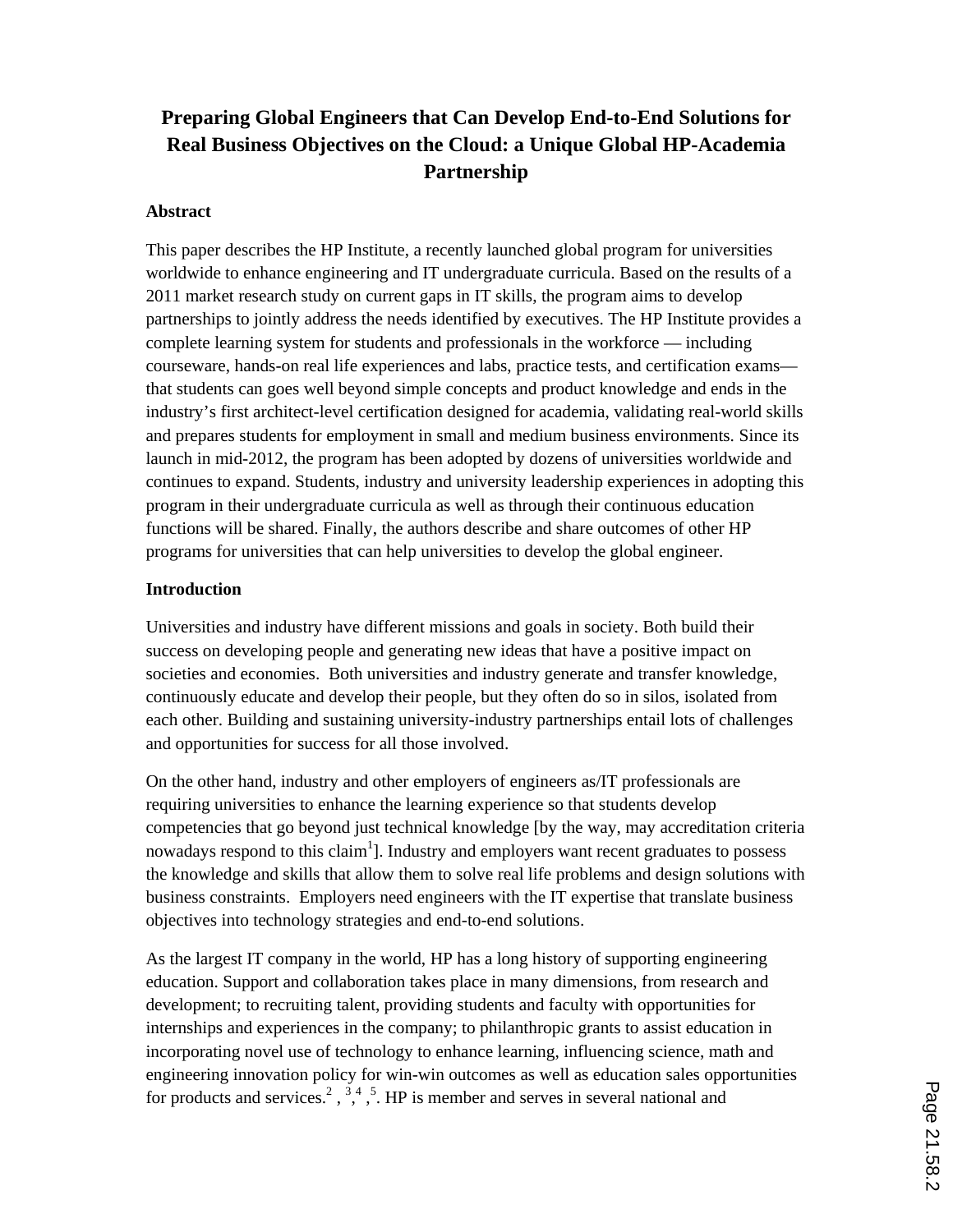international engineering education associations as well as science and technology bodies, including IFEES, ASEE and SEFI, and has helped catalyze key engineering education associations, for example, the establishment of the Global Engineering Deans Council and the Latin America and the European Engineering Deans Councils. At HP we believe that it is our corporate duty to engage in the dialogue that will promote science and engineering for the greater good.

It is because of the company's unique combination of size, scale and global presence that HP can pioneer new markets, make technology accessible and affordable, and invest in the research required to enable the next round of technological breakthroughs.

# **The HP Institute6**

Companies of today need IT expertise to translate their business objectives into technology strategies and create end-to-end solutions that help them reach more customers, run more effectively, spur innovation and grow. HP Institute was launched in mid-2012 to address the global IT expertise skills gap—preventing businesses from leveraging IT to create meaningful business results. Figure 1 shows the gaps, thus the needs, of the IT professional.



**Figure 1 IT Expertise Gap/Needs**

In order to respond to these gaps, HP Institute provides a complete learning solution for academic institutions, including courseware, hands-on labs, practice tests, and certification exams—that goes well beyond simple concepts and product knowledge—and is the industry's first architect-level certification designed for academia. The achievement of the HP Accredited Technical Associate (ATA) certifications validates the acquisition of real-world skills and prepares students for employment in small and medium business environments.

Through the comprehensive study program, students in engineering and IT programs can take four semester long courses (Connected Devices Solutions; Network Solutions; Server and Storage Solutions; and Cloud Solutions), hands-on labs with real-life projects, take practice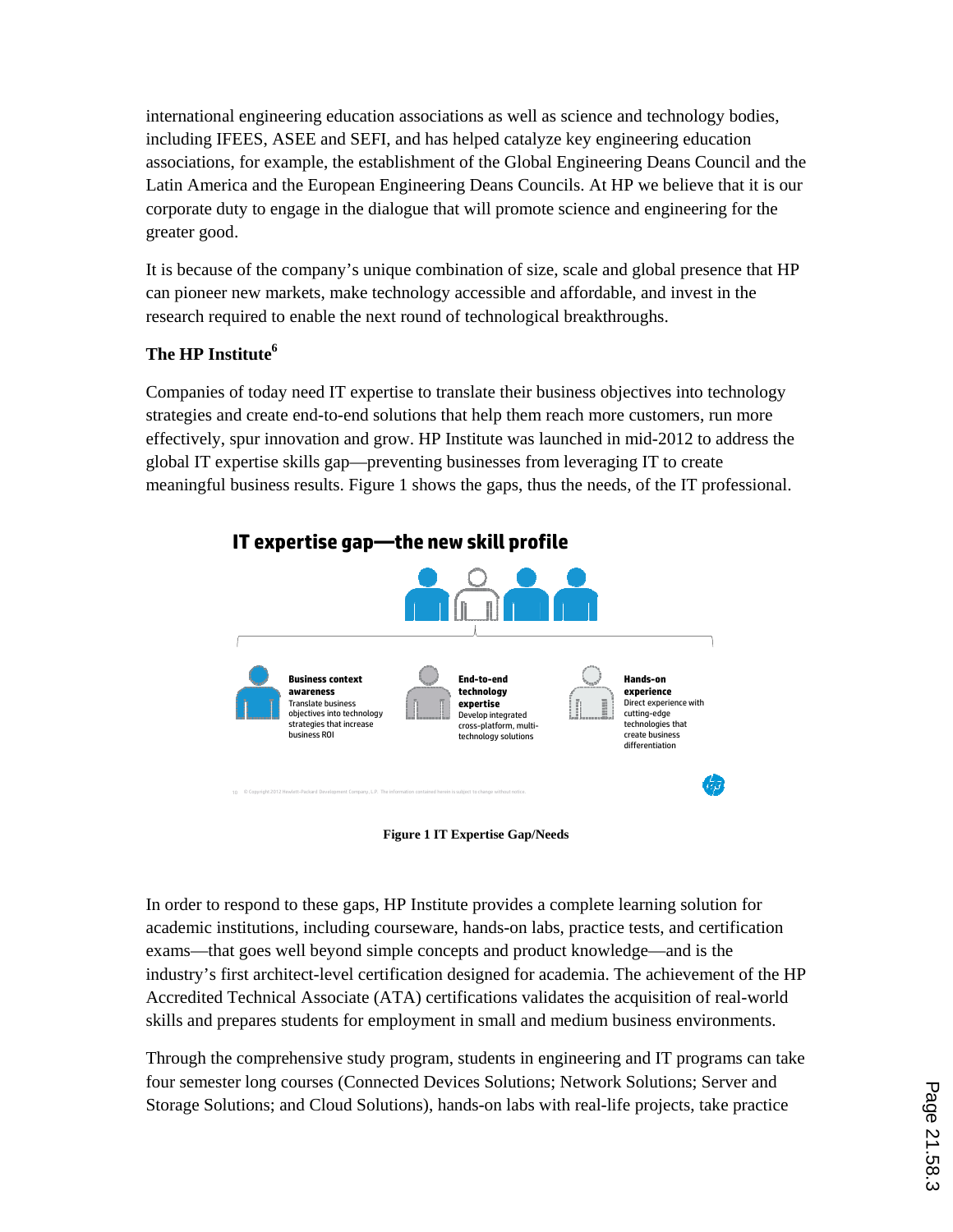tests and complete certification exams to earn HP ATA certifications. Universities can offer these courses through its regular curriculum (as electives), or, if preferred, as a separate offering. In addition, select universities can offer the entire professional HP ExpertOne certification program as part of their continuous education portfolio to help professionals in the workforce expand their career opportunities with validated skills in the latest technologies, including cloud solutions.

Integral to the program is the HP Certified Educator component which validates professors are qualified to teach these courses. HP Institute students may also spend internship periods at companies and have access to HP's vast community of IT experts. HP Institute is one way of preparing the global engineer through a very unique industry-university partnership that incorporates innovative use of technology, online techniques, efficient curricula and real, business challenges.

The HP Institute objective is to inject business relevance and practical experience into education, ensuring that graduates entering the workforce will be ready for the emerging IT environment. The key benefit of the HP Institute program, and accompanying HP ATA (Accredited Technical Associate) certifications, is employability. The objective is to provide the practical experience that will enable a graduate to set up a complete, end-to-end IT solution in an SME (small to medium-sized enterprises) environment. These SME environments are more and more likely to be multi-vendor inclusive which is why HP Institute provides learning experiences based on industry standard, not proprietary technology. HP has been focused on creating a learning skill set that is valuable regardless of whose products the student's ultimate employer is using. By providing this new skills profile that HPs customers and partners are looking to hire, academic institutions can differentiate themselves through placement of employable graduates, allowing institutions to quickly meet their recruitment goals.

In addition to HP Institute graduates having increase job prospects, they also have a higher earning potential. The US Bureau of Labor Statistics has indicated that industry certification holders earn 115% more than those that did not.<sup>7</sup>

Working with higher education allows HP to broaden the talent pool of experts and meet HP customer and partner needs for hiring, outsourcing, and acquiring expertise through service providers. By providing valuable learning experiences through business context awareness, end-to-end technology expertise and hands-on experience, HP and academic institutions can create a continuous funnel of graduates able to supply the industry with the attributes that business and IT leaders are looking for in order to close the IT expertise gap.

In brief, the HP Institute makes it easy for academic institutions worldwide to build, deliver and differentiate their technology education offerings through a simple, convenient and affordable suite of technology education solutions. For educational institutions, HP Institute provides access to the latest HP technologies, high quality learning solutions, faculty training and enablement.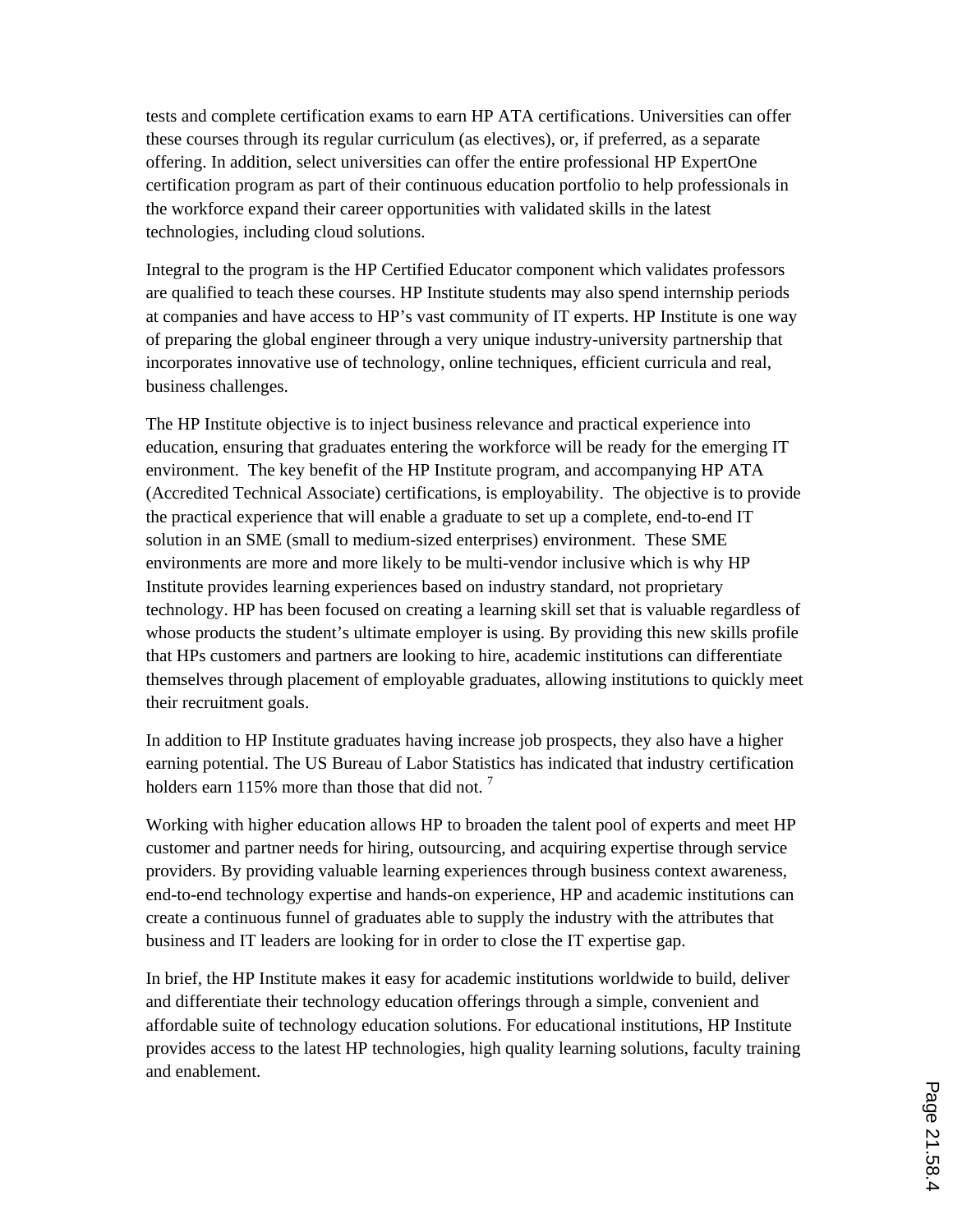This brief youtube video shows http://www.youtube.com/watch?v=gwIHncvmLJs the goals of the HP Institute and students' testimonials.

### **Other HP Programs for Higher Education**

## **HP Laboratories Interns and PostDocs Opportunities<sup>8</sup> <sup>9</sup>**

While HP corporate laboratories (HP Labs) has a long tradition of hosting postdocs and interns (e.g., every year, HP Labs hosts about 100 interns at its Palo Alto facility), during the last few years it has been providing postdocs, MS/PhD students and recently graduated engineers opportunities to collaborate in R&D projects with our scientists sponsored by government programs. These programs are providing research experiences to these students at a location where research turns inventions into products and services and where innovation results in more than a paper and a theses. Some of these programs are: in the US, the CNSF-CRA-CCC Computing Innovation Fellows Program and the NSF-ASEE Graduate Innovation Fellowship Program and at the international level, HP partners with the EU for internships opportunities at the UK HP Labs facilities and with COETCYJAL, a Jalisco, Mexico Government talent development program for advanced development projects at HP Labs in Palo Alto.

## **HP LIFE eEntrepreneurship<sup>10</sup>**

To employ more people and create more jobs, the world needs more entrepreneurs. The HP Learning Initiative for Entrepreneurs (HP LIFE) is a global program that trains students, entrepreneurs, and small business owners to apply IT and business skills, so they can establish and grow a business, build successful companies and create jobs. The program offers face-to-face trainings, tools and e-Learning through a cloud platform to address educational needs, improve and strengthen skills and enable you to move forward.

HP's corporate office, through its Social Innovation Division developed this program in partnership t educational organizations like the Education Development Center  $(EDC)^1$ ,  $ORT<sup>2</sup>$  and UNIDO<sup>3</sup>, and, local training partners in 49 countries continue to support the program worldwide. Since its creation, HP LIFE has already touched over 1.2 million entrepreneurs and social innovators, with face-to-face training, online activities and access to IT, many of whom are transforming their lives with training and has helped create or retain almost 43,000 jobs and 20,000 businesses worldwide.

Outcomes and several success stories can be reviewed in the program webpage $1$ .

### **Curriculum Innovation and Learning Ecosystems Workshops**

 $1^{1}$  EDC (www.edc.org) is a global nonprofit organization that designs, delivers and evaluates innovative programs to address some of the world's most urgent challenges in education, health, and international development. Working with public-sector and private partners, they harness the power of people and systems to improve education, health promotion and care, workforce preparation, communications technologies, and civic engagement.

<sup>&</sup>lt;sup>2</sup> ORT (www.ort.org) is the world's largest Jewish education and vocational training non-governmental organization.

<sup>&</sup>lt;sup>3</sup> UNIDO (www.unido.org) is the specialized agency of the United Nations that promotes industrial development for poverty reduction, inclusive globalization and environmental sustainability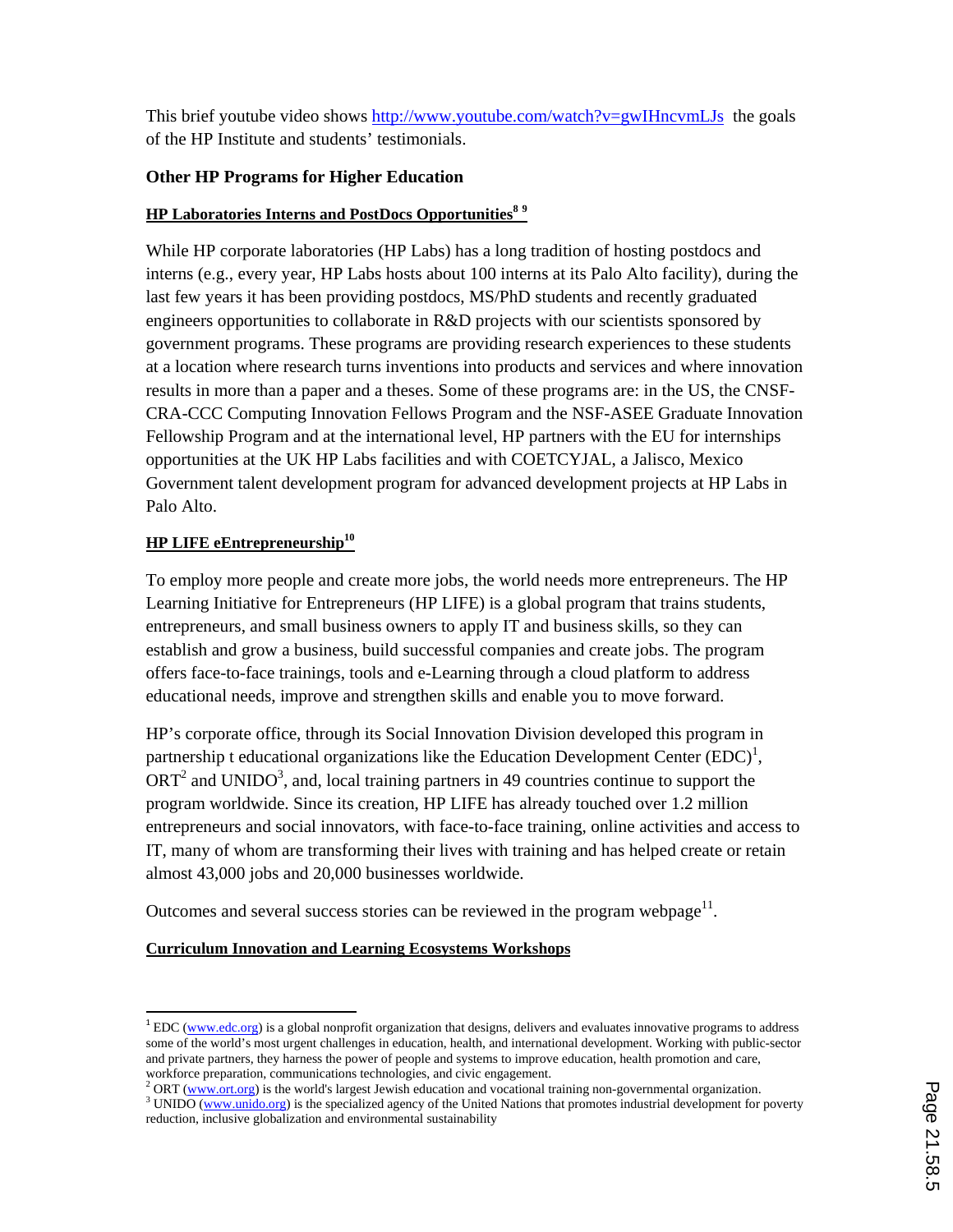For almost a decade now the author of this paper has offered workshops worldwide on curriculum innovation and learning ecosystems development in partnership with Penn State University and University of Puerto Rico Mayagüez colleagues<sup>12</sup>. These workshops are tailored for engineering faculty and engineering deans interested in renovating their engineering programs to better serve their country/region's needs. Faculty from related disciplines and graduate students interested in pursuing academic careers are encouraged to attend. The workshops provide a space and time for faculty and deans to learn about engineering education issues, revamping its curricula, effective teaching/learning methods and become aware of best practices so they can become more effective educators.

During the last two years, HP has partnered with IIDEA, the International Institute for Developing Engineering Academics<sup>13</sup>, to not only sponsor, but also participate in the workshops, by sharing curriculum and technologies available at HP to enhance the learning experience and bridge the gap between industry and academia needs<sup>14</sup>.

#### **Conclusions**

We believe that the HP Institute and the other HP programs highlighted in this paper are winwin-win examples of how HP is responding to the need to develop the global engineer and help address the needs of knowledge economies. For universities, innovating the curricula to better respond to their stakeholders and country's needs, educating the engineering and IT professors in new learning paradigms, using technologies, and having access to state of the art technologies and lab experiences is of primary concern. For students, they are able to learn from their professors more effectively, gaining the critical, validated IT skills and practical experience with the business context employers need. Through the innovative use of technology, online techniques and labs, efficient curricula and real, business challenges, these HP's programs are exemplar of industry-academia-government partnerships that could be models to other companies and regions who wish to establish similar collaborations to advance innovation and capacity building in science and technology.

#### **References**

4 John Lamancusa et al, The Learning Factory: Industry Partnered Active Learning; Journal of Engineering Education, January 2008.

5 Morell, Lueny, A Proven Model to Re-engineer Engineering Education in Partnership with Industry, World Engineering Education Conference, Buenos Aires, Oct 2012.

6 http://www.hp.com/go/institute

7 http://www.bls.gov/opub/ooq/2012/winter/art01.pdf

<sup>1</sup> www.abet.org

<sup>2</sup> Morell, Lueny, Martina Trucco, Francisco Andrade, An Industry-Government-Academia Partnership to Develop Talent and Technology, 2011 ASEE Conference Proceedings, Vancouver, BC.

<sup>3</sup> Morell, Lueny, Stimulating Innovation through Talent Development @ HP Labs, White Paper, September 2011.